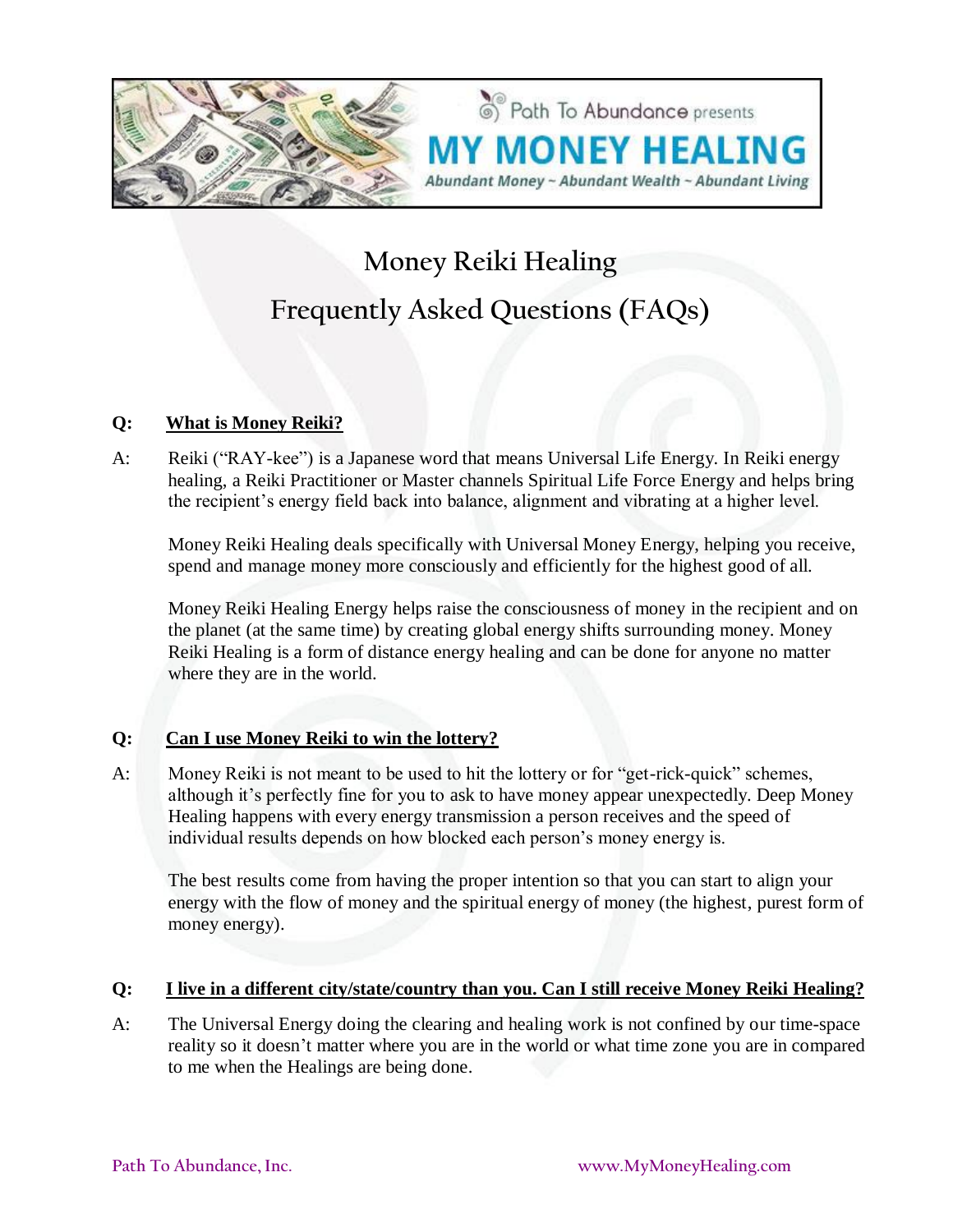#### **Q: Does my Session take place in person, by phone, Skype, online or some other way?**

A: Money Reiki Energy is sent "remotely" via distance healing, meaning you and I do not need to be in the same physical place or time zone and we don't need to be connected on a call, webinar, online, Skype or via any media.

#### **Q: What time is my Money Reiki Healing Session?**

A: The healing dates always take place at the same time: the FIRST TUESDAY of each month at 9 AM USA ET (GMT-5) time zone and the THIRD THURSDAY of each month at 7 PM USA ET (GMT-5) time zone.

It is done at a specific time because it is sent "live" (meaning real time) and not put on a recording or other device to be used later as can be the case with some forms of energy work.

Here is a time zone converter to help you find your healing time based on where you are in the world: **<http://www.timezoneconverter.com/cgi-bin/tzc.tzc>**

#### **Q: How is the Money Reiki Energy sent/transmitted to me?**

A: Money Reiki Energy is sent "remotely" via distance healing.

When the healing is being done, you are receiving the energy in that moment no matter where you are, what time it is for you and no matter what you are doing - whether you are sleeping or awake, busy or sitting/laying quietly.

#### **Q: How can I prepare for my upcoming Healing Session?**

A: After you purchase a healing session, you will receive a few emails to help you prepare for and get the most out of your Healing Session.

#### **Q: Do I need to do anything special while the Session is happening?**

A: There is nothing specific you need to do during the Session time. Just read the "How To Prepare" email and it will help you to understand a bit more about the process and what you can to do assist in your own Healing.

#### **Q: Can I do a private (one-on-one) Healing Session?**

A: I only do "group sessions." Group healings are essential to the philosophy of Money Reiki as the energy each individual participant receives is amplified by the group setting. Also, each time Money Reiki Healing Energy is performed, it helps raise the consciousness of money on the planet by creating global energy shifts surrounding money.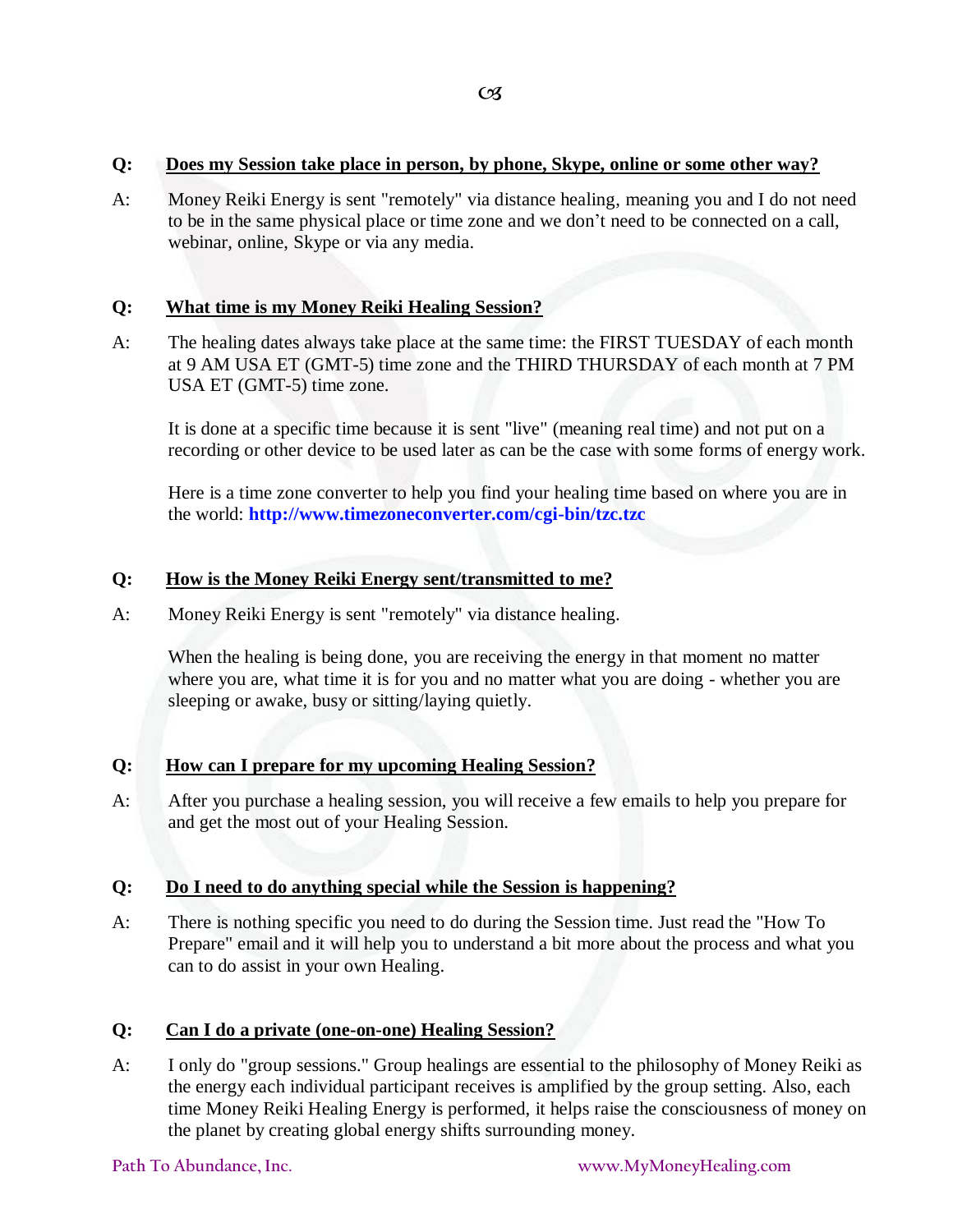# **Q. How long will my Healing Session last?**

A: The sessions last different lengths of time because the energy is sent to each individual, one at a time, for as long as they need to receive the energy. The session lengths vary based on how many people are in the session and what their individual energetic needs are.

I focus on each person individually for as long as I am guided to by Source Energy and while that is happening, the group is also receiving energy. Feel free to sit or lay quietly for as long as you are guided to do so. Or carry on about your day/night. The energy is very powerful and is reaching you no matter where you are or what you are doing.

# **Q: Is there anything I can do to help during my Healing Session?**

A: Relax. Give up control. Trust. Know that there is nothing you can do wrong during the Healing Session. While it would be favorable to be quiet, relaxed and not distracted during the time of your healing, if you happened to be confused about the date, driving or working at the time, forget the time or be asleep, the energy is still just as powerful and IS reaching you.

# **Q: What should I do after my Healing Session is over?**

A: Shortly (usually no more than a few hours) after your session is over you will receive a detailed email with suggestions about how best to stay aligned with the energy shifts. I would also encourage you to pay attention to shifts in your experience around money. The energy is still active and working for you after the session so just allow it to continue integrating and allow the changes to happen for you.

# **Q: Is the Healing Session recorded for use at a later time?**

A: No, the Healing Energy is sent "live" (meaning real time) and not put on a recording or other device to be used later - as can be the case with some forms of energy work.

# **Q: Is it better to purchase one or more Healing Sessions?**

A: You may decide to purchase more sessions if you feel that your money energy is deeply blocked. It's also helpful to periodically get energetic tune-ups. If you are unsure about how many healing sessions you would like, then be sure to just purchase one session at a time.

# **Q: How much do the Sessions cost?**

A: Healing Sessions can be bought for one-time (1x) for \$25, three-times (3x) for \$60, or sixtimes (6x) for \$90 (all currencies are listed in US dollars).